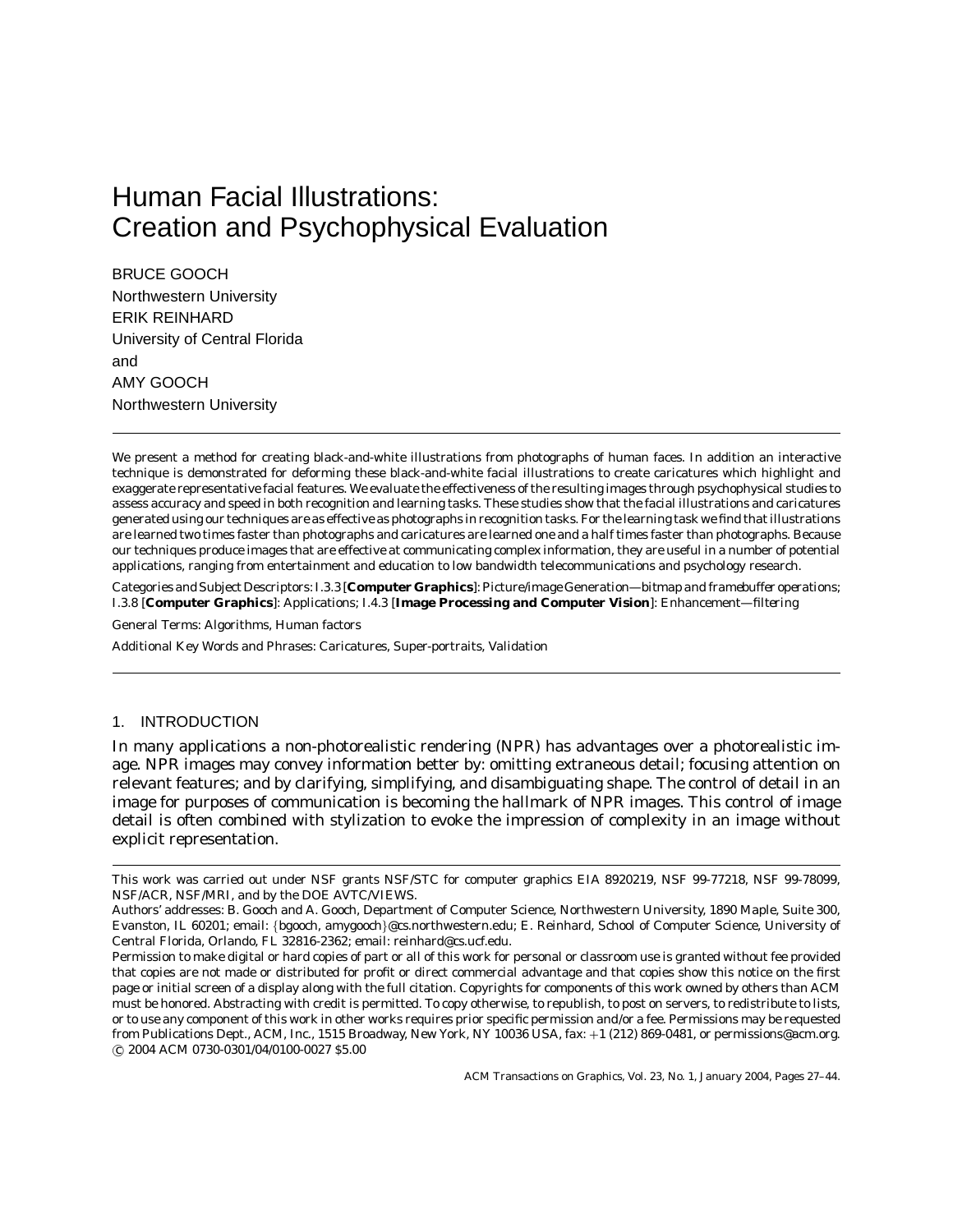

Fig. 1. Left Pair: Examples of illustrations generated using our software. Right Pair: Caricatures created by exaggerating the portraits' representative facial features. This technique is based on the methods of caricature artist Lenn Redman.

Following this trend, we present two techniques that may be applied in sequence to transform a photograph of a human face into a caricature. First, we remove extraneous information from the photograph while leaving intact the lines and shapes that would be drawn by cartoonists. The output of the first step is a two-tone image that we call an *illustration*. Second, this facial illustration may then be warped into a caricature using a practical interactive technique developed from observations of a method used to train caricature artists. Examples of images produced with our algorithms are shown in Figure 1. Compared to previous caricature generation algorithms this method requires only a small amount of untrained user intervention.

As with all non-photorealistic renderings, our images are intended to be used in specific tasks. While we provide ample examples of our results throughout the paper, relying on visual inspection to determine that one method out-performs another, is a doubtful practice. Instead, we show in this paper that our algorithms produce images that allow observers to perform certain tasks better with our illustrations and caricatures than with the photographs they were derived from.

Measuring the ability and effectiveness of an image to communicate the intent of its creator can only be achieved in an indirect way. In general, a user study is conducted whereby participants perform specific tasks on sets of visual stimuli. Relative task performance is then related to the images' effectiveness. If participants are statistically better at performing such tasks for certain types of images, these image types are said to be better at communicating their intent for the given task.

For the algorithms presented in this article, we are interested in the speed and accuracy with which human portraits can be recognized. In addition, we are interested in the speed and accuracy with which human portraits may be learned. If it can be shown that our illustrations afford equal or better performance in these tasks over photographs, then the validity of our algorithms is demonstrated and many interesting applications are opened up. We conducted such a validation experiment, and our results show that recognition speed and accuracy as well as learning accuracy are unaffected by our algorithms, and that learning speed is in fact improved.

This makes our techniques suitable for a wide variety of applications. We provide three examples of potential applications: First, the resulting images are suitable for rapid transmission over low bandwidth networks. Two-tone images may be stored with only one bit per pixel and image compression may further reduce memory requirements. As such, we foresee applications in telecommunications where users may transmit illustrated signature images of themselves in lieu of a caller I.D. number when making phone calls or when using their PDA's. While wireless hand-held digital devices are already quite advanced, bandwidth for rapidly transmitting images is still a bottleneck.

Second, because learning tasks can be sped up by using our images, visual learning applications may benefit from the use of images created using our process. We envision lightweight everyday applications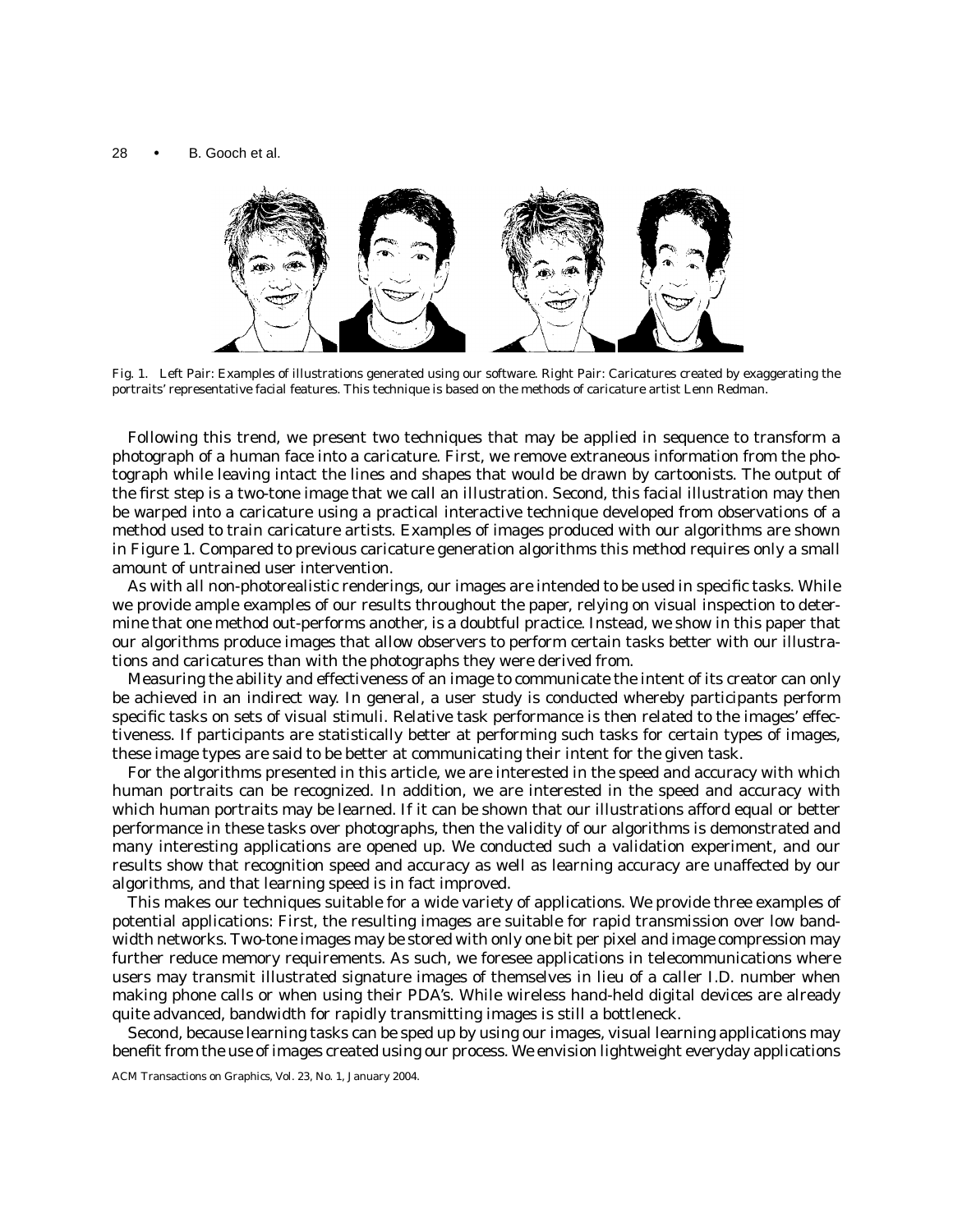that could, for example, allow a guest instructor to lean the names of all the students in a class, or allow firemen to learn the names and faces of all the residents while en route.

Third, research in face recognition may benefit from using our techniques. The learning speedup and the recognition invariance demonstrated in our user study suggests that different brain structures or processing strategies may be involved in the perception of artistic images than in the perception of photographs.

In the remainder of this paper we show how illustrations are derived from photographs (Section 2) and how caricatures are created from illustrations (Section 3). These two steps are then subjected to a user study (Section 4), leading to our conclusions (Section 5).

## 2. ILLUSTRATIONS

Previous research has shown that black-and-white imagery is useful for communicating complex information in a comprehensible and effective manner while consuming less storage [Ostromoukhov 1999; Salisbury et al. 1997, 1996, 1994; Winkenbach and Salesin 1994; Tanaka and Ohnishi 1997]. With this idea in mind, we would like to produce easily recognizable black-and-white illustrations of faces. Some parts of the image may be filled in if this increases recognizability. However, shading effects that occur as a result of the lighting conditions under which the photograph was taken should be removed because they are not an intrinsic aspect of the face. In addition, we would like to be able to derive such illustrations from photographs without skilled user input.

Creating a black-and-white illustration from a photograph can be done in many ways. A number of proposed methods are stroke-based and rely heavily on user input [Durand et al. 2001; Ostromoukhov 1999; Sousa and Buchanan 1999; Wong 1999]. In addition, stroke-based methods are mainly concerned with determining stroke placement in order to maintain tonal values across an object's surface. For our application, we prefer a method that could largely be automated and does away with tonal information.

One second possible method for creating facial illustrations is to only draw pixels in the image with a high intensity gradient [Pearson and Robinson 1985; Pearson et al. 1990]. These pixels can be identified using a valley filter and then thresholded by computing the average brightness and setting all pixels that are above average brightness to white and all other pixels to black. However, this approach fails to preserve important high luminance details, and thus only captures some facial features. While the resulting image can be interpreted as a black-and-white drawing, we find that it leaves "holes" in areas that should be all dark and that filling in the dark parts produces images that are more suitable. This filling in can be accomplished by thresholding the input luminances separately and multiplying the result of this operation with the thresholded brightness image [Pearson and Robinson 1985].

A third approach could be the use of edge detection algorithms to remove redundant data. These algorithms are often used in machine vision applications. Most of these edge detection algorithms produce thin lines that are connected. While connectedness is a basic requirement in machine vision, it is specifically not needed for portraits of faces and may reduce recognizability [Davies et al. 1978].

To comply with our requirements that the method needs minimal trained user input and produces easily recognizable images, we choose to base our algorithm on a model of human brightness perception. Such models are good candidates for further exploration because they flag areas of the image where interesting transitions occur, while removing regions of constant gradient. How this is achieved is explained next. In addition, we preserve a sense of absolute luminance levels by thresholding the input image and adding this to the result. The general approach of our method is outlined in Figure 2.

### 2.1 Contrast and Brightness Perception

Before introducing our algorithm for computing illustrations, in this subsection, we briefly summarize models of brightness perception. It should be noted that there are many reasonable brightness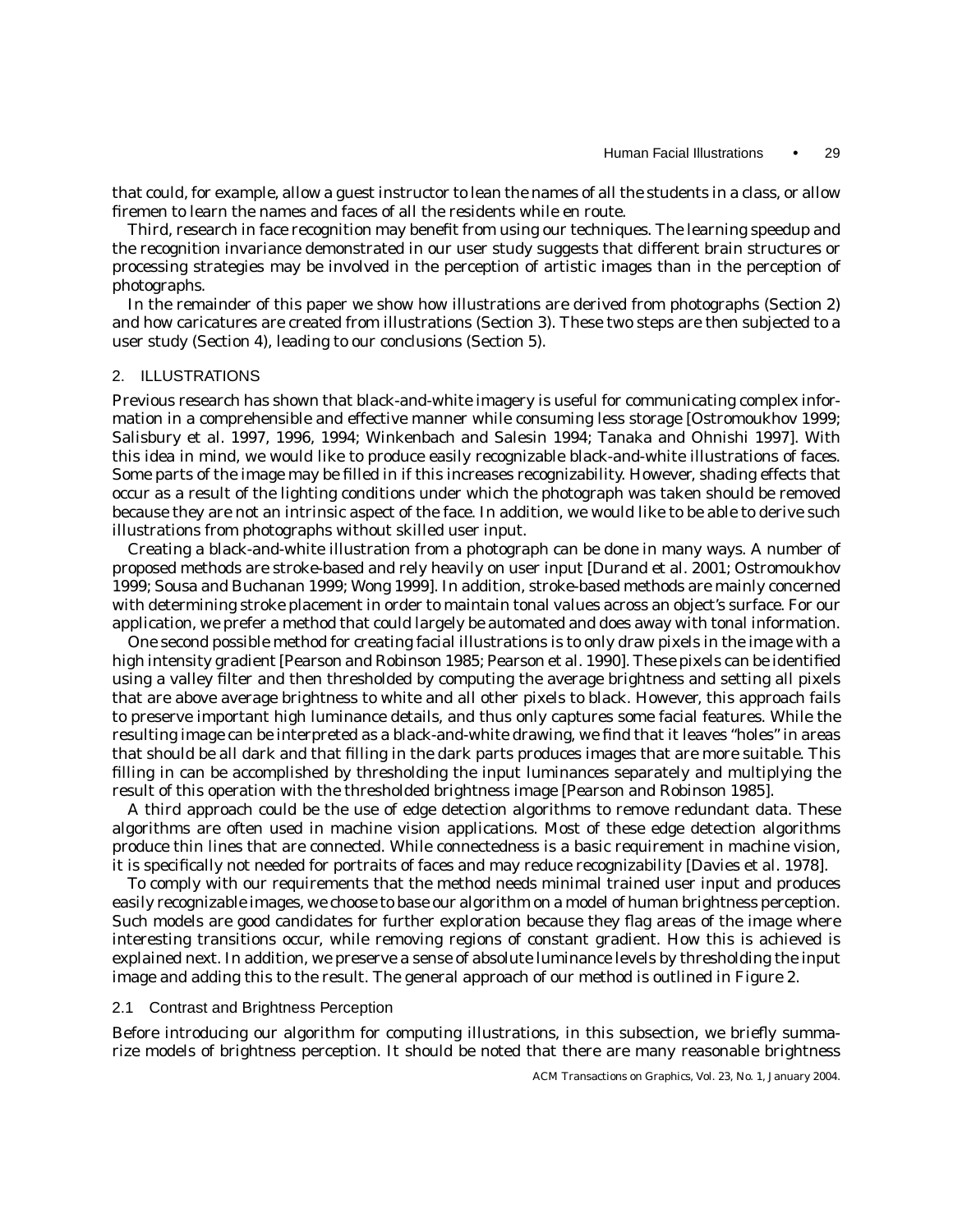

Fig. 2. Brightness is computed from a photograph, then thresholded and multiplied with thresholded luminance to create a line art portrait.

models available and that this is still an active area of research, which is much more fully described in excellent authoritative texts such as Boff et al. [1986], Gilchrist [1994], Wandell [1995], and Palmer [1999].

While light is necessary to convey information from objects to the retina, the human visual system attempts to discard certain properties of light [Atick and Redlich 1992; Blommaert and Martens 1990]. An example is brightness constancy, where brightness is defined as a measure of how humans perceive luminance [Palmer 1999].

Brightness perception can be modeled using operators such as differentiation, integration and thresholding [Arend and Goldstein 1987; Land and McCann 1971]. These methods model lateral inhibition which is one of the most pervasive structures in the visual nervous system [Palmer 1999]. Lateral inhibition is implemented by a cell's receptive field having a center-surround organization. Thus cells in the earliest stages of human vision respond most vigorously to a pattern of light which is bright in the center of the cell's receptive field and dark in the surround, or vice-versa. Such antagonistic center-surround behavior can be modeled using neural networks, or by computational models such as Difference of Gaussians [Blommaert and Martens 1990; Cohen and Grossberg 1984; Gove et al. 1995; Hansen et al. 2000; Pessoa et al. 1995], Gaussian smoothed Laplacians [Marr and Hildreth 1980; Marr 1982] and Gabor filters [Jernigan and McLean 1992].

Closely related to brightness models are edge detection algorithms that are based on the physiology of the mammalian visual system. An example is Marr and Hildreth's zero-crossing algorithm [Marr and Hildreth 1980]. This algorithm computes the Laplacian of a Gaussian blurred image (LoG) and detects zero crossings in the result. The LoG is a two dimensional isotropic measure of the second spatial derivative of an image. It highlights regions of rapid intensity change and can therefore be used for edge detection. Note that the Laplacian of Gaussian can be closely approximated by computing the difference of two Gaussian blurred images, provided the Gaussians are scaled by a factor of 1.6 with respect to each other [Marr 1982]; a feature also employed in our computational model.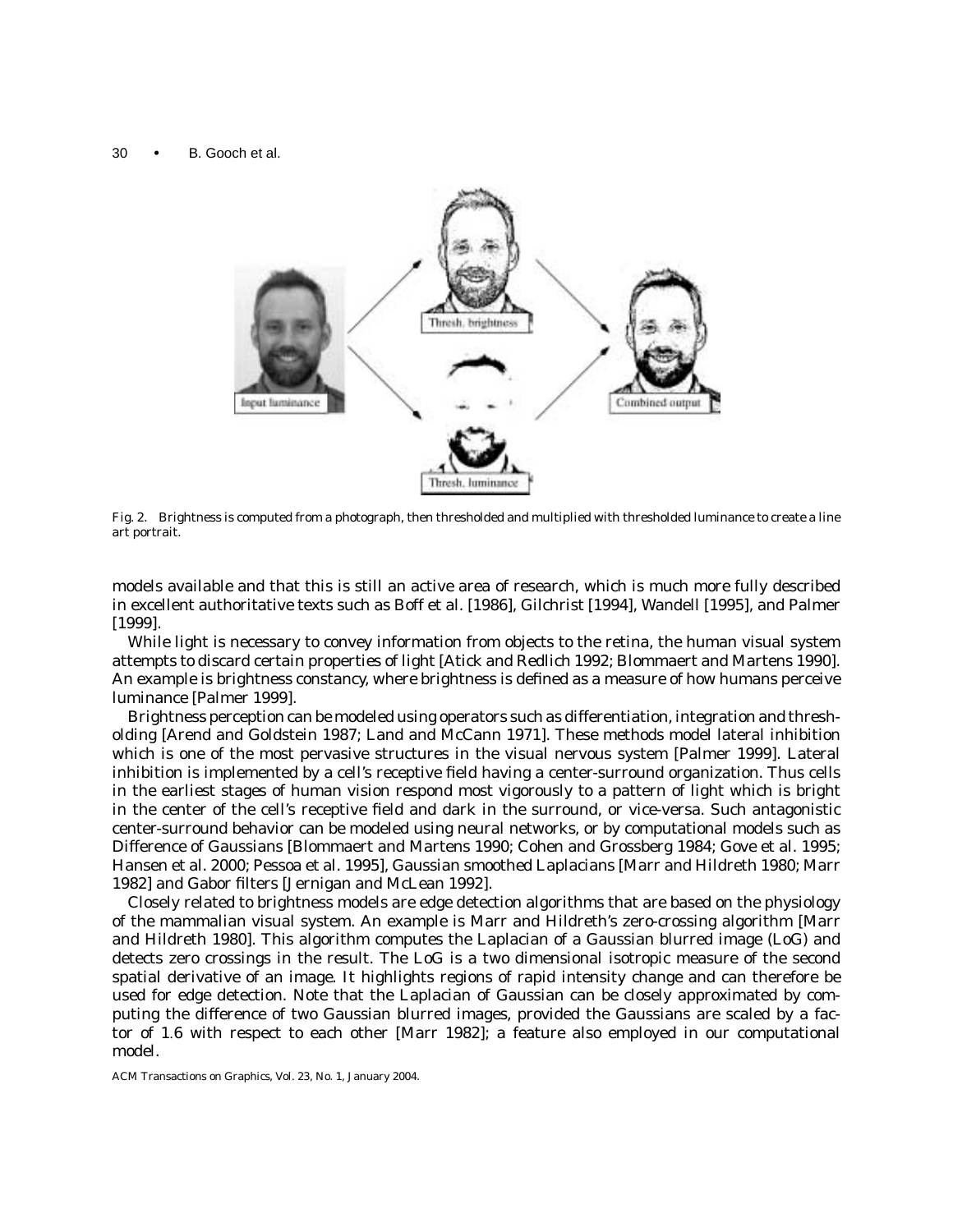#### 2.2 Computing Illustrations

To create illustrations from photographs we adapt Blommaert and Martens' [1990] model of human brightness perception, which was recently shown to be effective in a different type of application (tone reproduction, see Reinhard et al. [2002]). The aim of the Blommaert model is to understand brightness perception in terms of cell properties and neural structures. For example, the scale invariance property of the human visual system can be modeled by assuming that the outside world is interpreted at different levels of resolution, controlled by varying receptive field sizes. Blommaert and Martens [1990] demonstrate that, to a first approximation, the receptive fields of the human visual system are isotropic with respect to brightness perception, and can be modeled by circularly symmetric Gaussian profiles *Ri*:

$$
R_i(x, y, s) = \frac{1}{\pi (\alpha_i s)^2} \exp \left(-\frac{x^2 + y^2}{(\alpha_i s)^2}\right).
$$
 (1)

These Gaussian profiles operate at different scales *s* and at different image positions (*x*, *y*). We use *R*<sup>1</sup> for the center and  $R_2$  to model the surround and let  $\alpha_1 = 1/(2\sqrt{2})$ . The latter ensures that two standard deviations of the Gaussian overlap with the number of pixels specified by *s*. For the surround we specify  $\alpha_2 = 1.6\alpha_1$ . A neural response  $V_i$  as function of image location, scale and luminance distribution *L* can be computed by convolution:

$$
V_i(x, y, s) = L(x, y) \otimes R_i(x, y, s).
$$
\n
$$
(2)
$$

The firing frequency evoked across scales by a luminance distribution *L* is modeled by a center-surround mechanism:

$$
V(x, y, s) = \frac{V_1(x, y, s) - V_2(x, y, s)}{2^{\phi}/s^2 + V_1(x, y, s)},
$$
\n(3)

where center  $V_1$  and surround  $V_2$  responses are derived from Eqs. (1) and (2). Subtracting  $V_1$  and *V*<sub>2</sub> leads to a Mexican hat shape, which is normalized by *V*<sub>1</sub>. The term  $2^{\phi}/s^2$  is introduced to avoid the singularity that occurs when *V*<sub>1</sub> approaches zero and models the (scale-dependent) rest activity associated with the center of the receptive field [Blommaert and Martens 1990]. The value  $2^{\phi}$  is the transition flux at which a cell starts to be photopically adapted.

In the Blommaert model, the parameter  $2^{\phi}$  is set to 100 cd arcmin<sup>2</sup> m<sup>-2</sup>. Because in our application we deal with low dynamic range images, as well as an uncontrolled display environment (see below), we adapt the model heuristically by setting  $\phi = 1$ . We have found that this parameter can be varied to manipulate the amount of fine detail present in the illustration. An expression for brightness *B* is now derived by summing *V* over all scales:

$$
B(x, y) = \sum_{s=s_0}^{S_{max}} V(x, y, s).
$$
 (4)

The Blommaert model, in line with other models of brightness perception, specifies these boundaries in visual angles, ranging from 2 arcmin to 50 degrees. In a practical application, the size of each pixel as it is displayed on a monitor, is generally unknown. In addition, the distance of the viewer can not be accurately controlled. For these reasons, we translate these angles into image sizes under the reasonable assumption that the smallest size is 1 pixel  $(s_0 = 1)$ . The number of discrete scales is chosen to be 8, which provides a good trade-off between speed of computation and accuracy of the result. These two parameters fix the upper boundary  $s_{max}$  to be 1.6<sup>8</sup>  $\approx$  43 pixels. For computational convenience, the scales *s* are spaced by a factor of 1.6 with respect to each other. This allows us to reuse the surround computation at scale  $s_i$  for the center at scale  $s_{i+1}$ .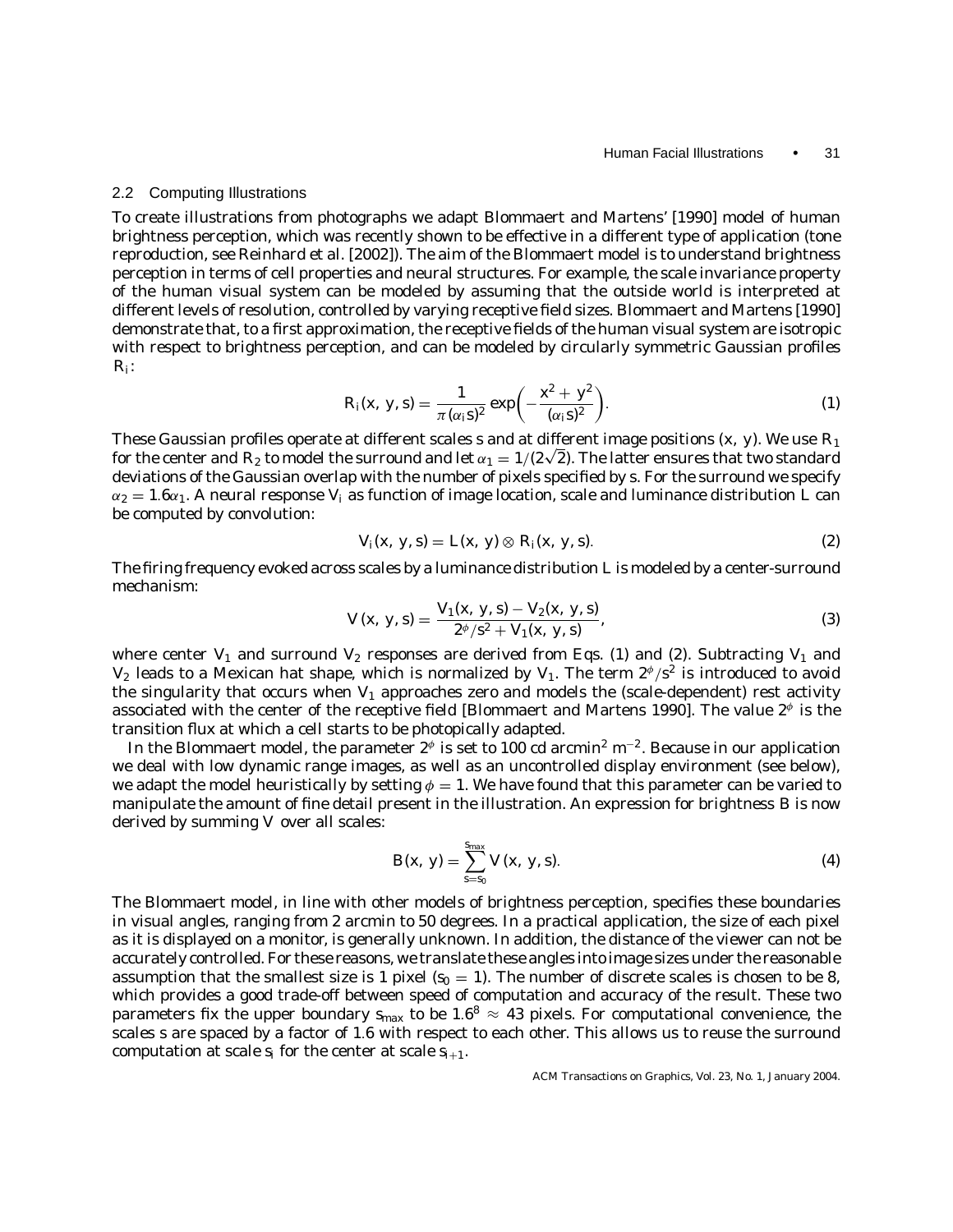

Fig. 3. Thresholded brightness (left), high-pass filtered image followed by thresholding (middle) and Canny's edge detector (right).

The result of these computations is an image which could be seen as an interpretation of human brightness perception. One of the effects of this computation is that constant regions in the input image remain constant in the brightness image. Also, areas with a constant gradient are removed and become areas of constant intensity. In practice, this has the effect of removing shading from an image. Removing shading is an advantage for computing illustrations because shading information that is typically not shown in illustrations. Brightness images are typically grey with lighter and darker areas near regions with nonzero second derivatives. In illustrations, these regions are usually indicated with lines. There is therefore a direct relation between the information present in a brightness image and the lines drawn by illustrators.

As such, the final step is converting our brightness representation into a two-tone image that resembles an illustration. We do this by computing the average intensity of the brightness image and setting all pixels that are above this threshold to white and all other pixels to black. Dependent on the composition of the photograph, this threshold may be manually increased or decreased. However, it is our experience that the average brightness is always a good initial estimate and that deviations in choice of threshold tend to be small. All other constants in the brightness model are fixed as indicated above and therefore do not require further human intervention.

Figure 3 shows the result of thresholding our brightness representation and compares it to thresholding a high pass filtered image (middle) and an edge detected image (right). Thresholding a high-pass filtered image and edge detecting are perhaps more obvious strategies that could potentially lead to similar illustrations. Figure 3 shows that this is not necessarily the case. The high-pass filtered image was obtained by applying a  $5 \times 5$  Gaussian kernel to the input image and subtracting the result from the input image. The threshold-level was chosen to maximize detail while at the same time minimizing salt-and-pepper noise. Note that it is difficult to simultaneously achieve both goals within this scheme. The comparison with Canny's edge detector [Canny 1986] is provided to illustrate the fact that connected thin lines are less useful for this particular application.

The thresholded brightness image can be interpreted as a black-and-white illustration, although we find that filling in the dark parts produces images that are easier to recognize. Filling in is accomplished by thresholding the luminance of the input image separately and multiplying the result of this operation with the thresholded brightness image [Pearson and Robinson 1985]. The threshold value is chosen manually according to taste, but often falls in the range from about 3 to 5% grey. The process of computing a portrait is illustrated in Figure 2.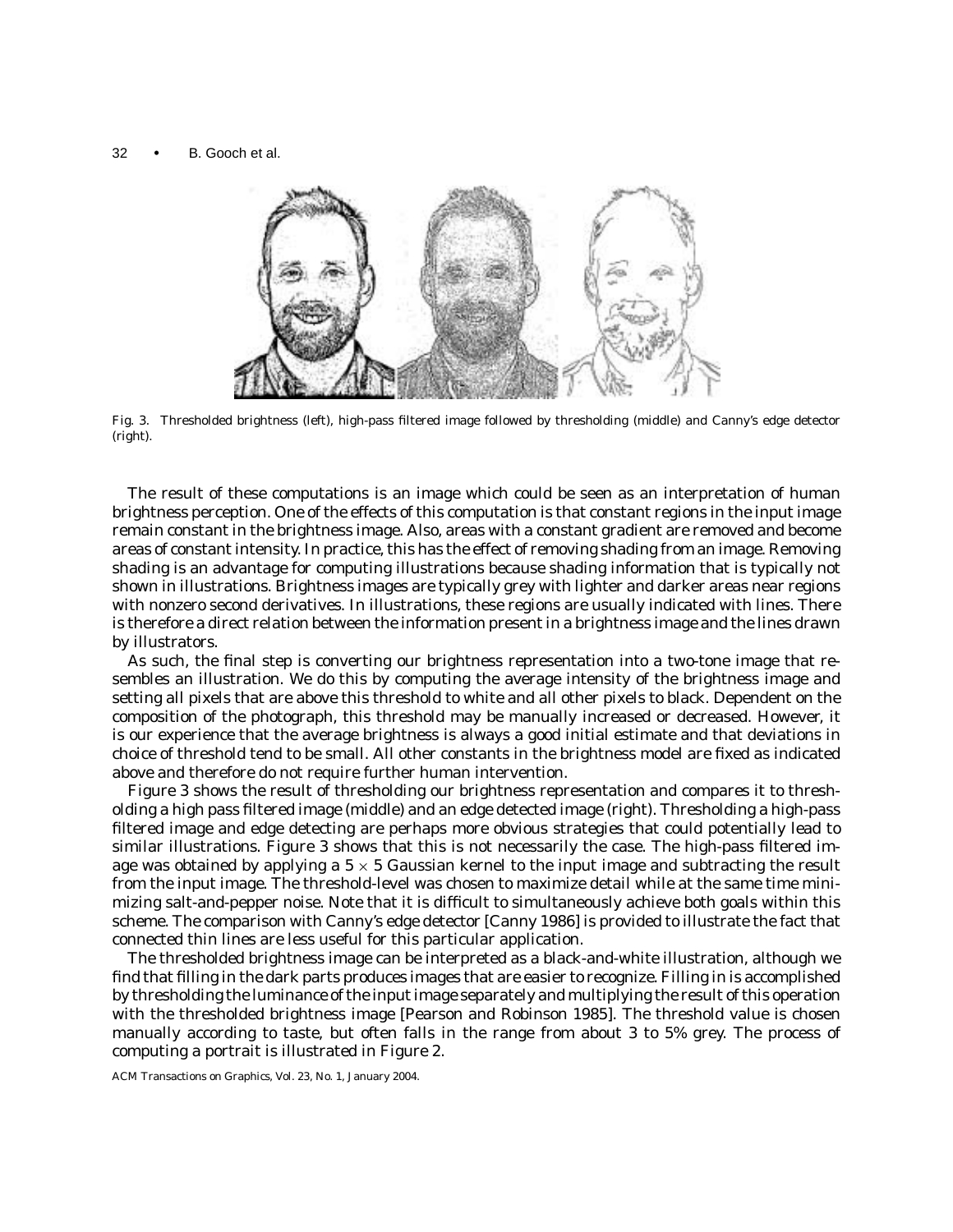

Fig. 4. Source images (top) and results of our perception based portrait algorithm (bottom).

Table I. Storage Space (in Bits Per Pixel) for Photographs and Facial Illustrations Computed Using Our Method

| and racial must attons Computed Using Our Method |                |                  |                |  |
|--------------------------------------------------|----------------|------------------|----------------|--|
| Size (pixels)                                    | $429\times619$ | $320 \times 240$ | $160\times160$ |  |
| Photograph                                       | 1.21           | 0.96             | 1.20           |  |
| Illustration                                     | 0.10           | 0.11             | 0.19           |  |

Our facial illustrations are based on photographs but contain much less information, as shown in Figure 4. For example, shading is removed from the image, which is a property of Difference of Gaussians approaches. As such, the storage space required for these illustrations is decreased from the space needed to store photographs. See Table I.

On a 400-MHz R12k processor, the computation time for a  $1024^2$  image is 28.5 s, while a  $512^2$  can be computed in 6.0 s. These timings are largely due to the FFT computation used to compute the convolution of Eq. (2). We anticipate that these images could be computed faster with approximate methods, although this could be at the cost of some quality. In particular, we believe that a multiresolution spline method may yield satisfactory results [Burt and Adelson 1983].

On the other hand, it should be pointed out that the brightness computation involves a number of FFT computations to facilitate the convolution operations. This makes the algorithm relatively expensive. Also, the brightness threshold and the threshold on luminance of the source image are currently specified by hand. While a reasonable initial value may be specified based on the average intensity found in the brightness images, a small deviation from this initial threshold almost always improves the result. Further research may automate this process and so make this method better suitable for producing animated illustrations from video sequences. Should better models of brightness perception become available, then these may improve our results. In particular, because human visual perception is to a lesser extent sensitive to absolute intensity levels, a brightness model that incorporates both relative as well as absolute light levels may further improve our results. Although Blommaert and Martens discuss a notion of absolute light levels [Blommaert and Martens 1990], for our application their model requires the additional application of thresholded absolute luminance levels. It would be better if this could be incorporated directly into the brightness model.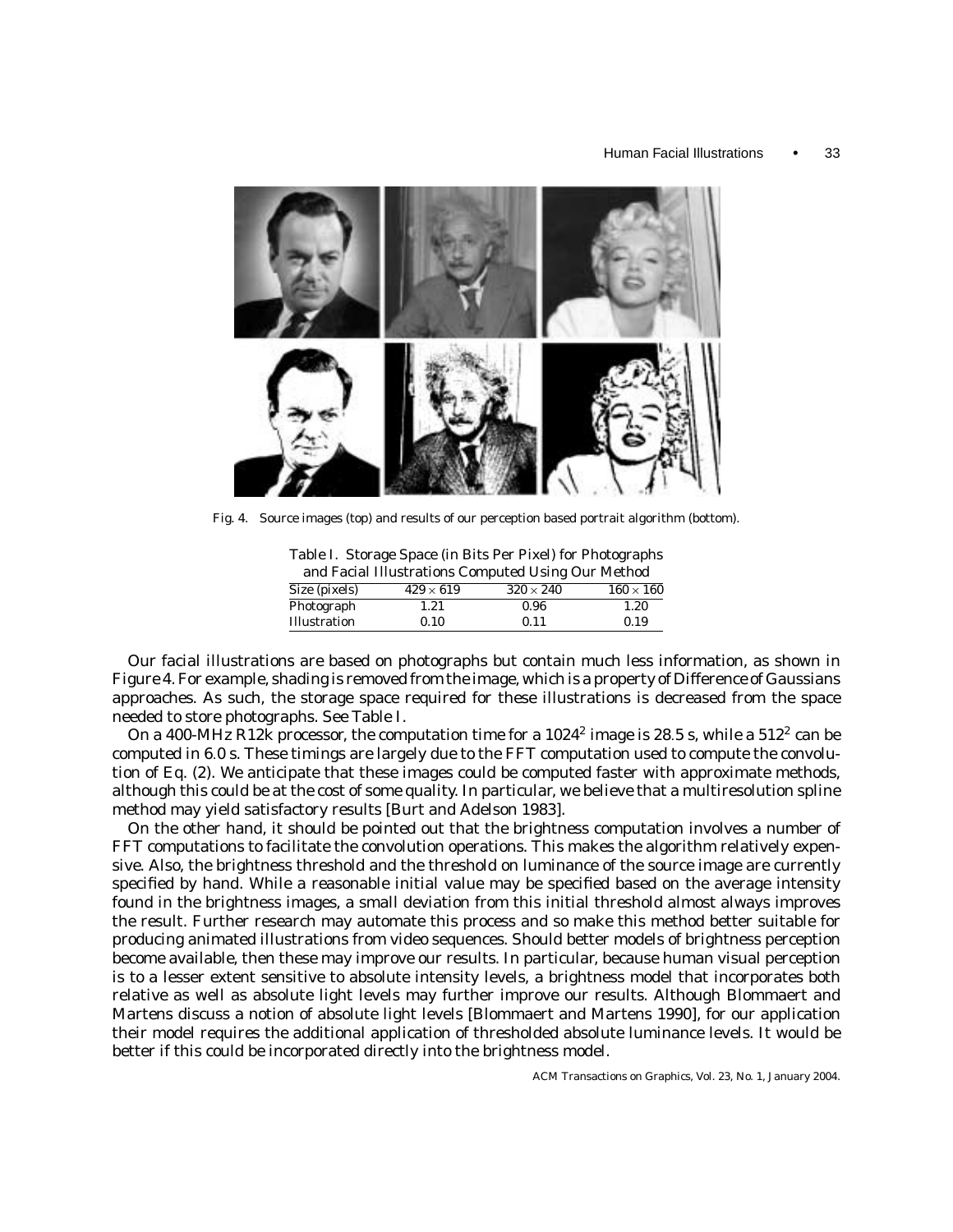

Fig. 5. Left Trio: Photographic example. Right Trio: Facial illustration example. In both examples the first images are of 50% anti-caricatures, the second images are the source images, and the third images are 50% super portraits.

While Figure 4 allows the reader to subjectively assess the performance of our algorithm, its real merit lies in the fact that specific tasks can be performed quicker using facial illustration images than when using photographs. This remarkable finding is presented in Section 4.

Finally, some of the facial features that a cartoonist would draw, are absent from our illustrations while some noise is present. Parameters in our model may be adjusted to add more lines, but this also increases the amount of noise in the illustrations. While our algorithm produces plausible results with the parameters outlined above, future research into alternative algorithms may well lead to improved quality.

# 2.3 Creating a Super-Portrait

Super-portraits are closely related to the *peak shift* effect, which is a well-known principle in animal learning [Hansen 1959; Ramachandran and Hirstein 1999]. It is best explained by an example. Suppose a laboratory rat is taught to discriminate a square from a rectangle by being rewarded for choosing the rectangle, it will soon learn to respond more frequently to the rectangle. Moreover, if a prototype rectangle of aspect ratio 3:2 is used to train the rat, it will respond even *more* positively to a longer and thinner rectangle with an aspect ratio of 4:1. This result implies the rat is not learning to value a particular rectangle but a *rule*, in this case that rectangles are better than squares. So the more oblong the rectangle, the better the rectangle appears to the rat.

*Super-portraits* of human faces are a well studied example of the peak shift effect in human visual perception [Benson and Perret 1994; Rhodes et al. 1987; Rhodes and Tremewan 1994, 1996; Stevenage 1995]. It has been postulated that humans recognize faces based on the amount that facial features deviate from an average face [Tversky and Baratz 1985; Valentine 1991]. Thus, to produce a super portrait, features are exaggerated based on how far the face's features deviate from an average or norm face [Brennan 1985]. Figure 5 shows examples of super-portraits.

Two paradigms exist that explain how humans perform face recognition. In the average-based coding theory, a "feature space distance" from an average face to a given face is encoded by the brain [Valentine 1991]. An alternative model of face recognition is based on exemplars [Lewis and Johnston 1998], where face representations are stored in memory as absolutes. Both models equally account for the effects observed in face recognition tasks, but the average-based coding paradigm lets itself be cast more easily into a computational model.

In our approach, super-portraits may be created in a semiautomatic way. A face is first framed with four lines that comprise a rectangle, as shown in Figure 7. Four vertical lines are then introduced marking the inner and outer corners of the eyes, respectively. Next, three additional horizontal lines mark the position of the eyes, the tip of the nose, and the mouth. We call this set of horizontal and vertical lines a facial feature grid (FFG).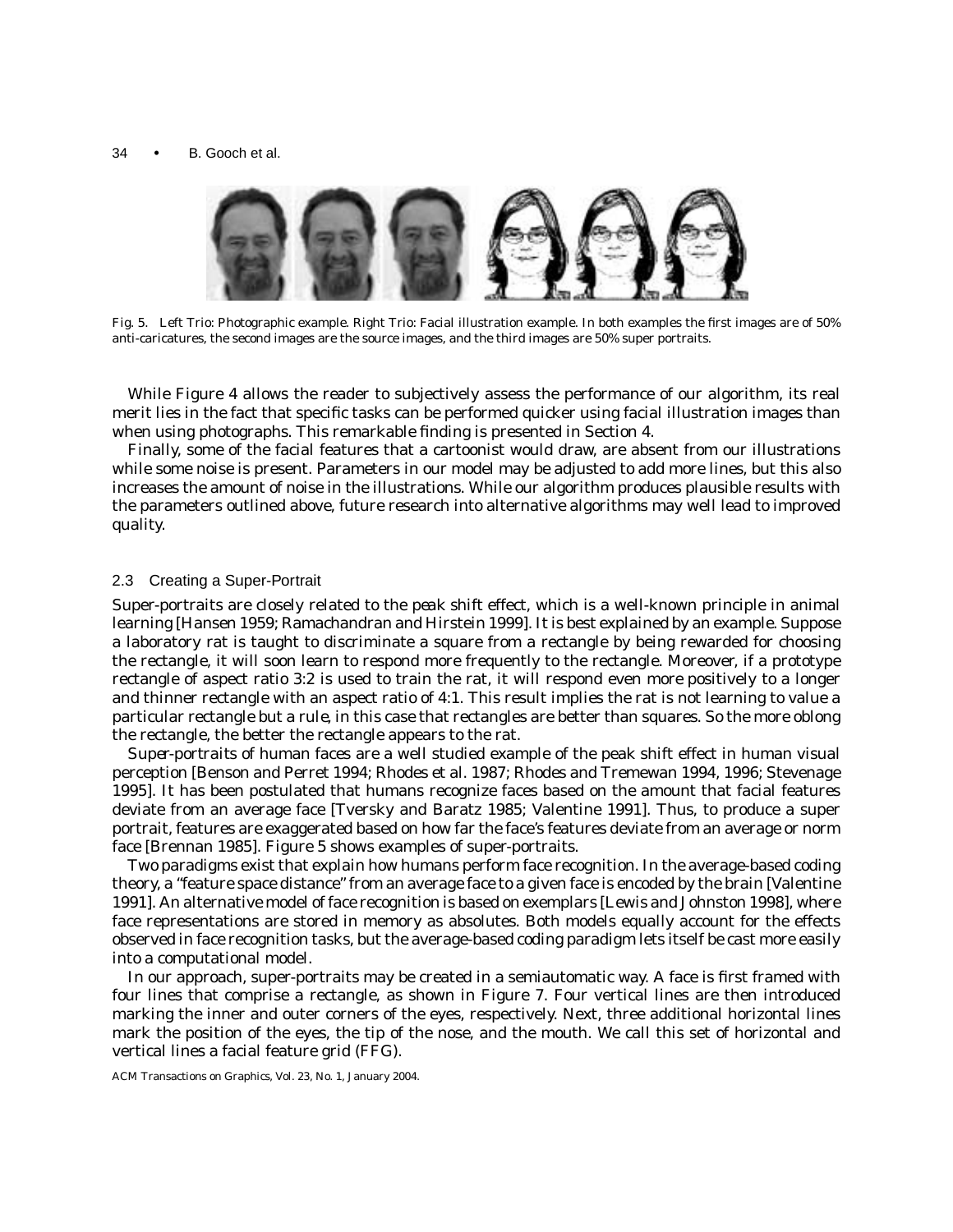To generate a FFG for a norm face, we apply a previously defined metric [Redman 1984]. The vertical lines are set to be equidistant, while the horizontal eye, nose and mouth lines are assigned distance values 4/9, 6/9 and 7/9 respectively, from the top of the frame. The norm FFG is automatically computed when the face is framed by the user. Gridding rules can also be specified for profile views [Redman 1984], but for the purpose of this work, we have constrained our input to frontal views.

When a feature grid is specified for a given photograph or portrait, it is unlikely to coincide with the norm FFG. The difference between the norm face grid and the user-set grid can be exaggerated by computing the vectors between corresponding vertices in both grids. Then, these vectors are scaled by a given percentage and the source image is warped correspondingly. When this percentage is positive, the result is called a super portrait, whereas negative percentages give rise to anticaricatures, images that are closer to the norm face than the input image (Figure 5).

# 3. CARICATURES

The documented ability of caricatures to augment the communication content of images of human faces motivated the investigation of computer generated caricatures [Brennan 1985; Benson and Perret 1991; Rhodes et al. 1987; Stevenage 1995]. To create a caricature, the difference between an average face and a particular face can be computed for various facial features, which is then exaggerated by a specified amount. We describe methods for automatically deviating from an average face, as well as techniques that allow meaningful warping to perform more extreme caricaturing.

Traditionally caricatures have been created by skilled artists who use lines to represent facial features. The skill of the artist lies in knowing which particular facial features are essential and which are incidental. For facial caricatures both artists and psychologists agree that the feature shift for a particular face should exaggerate the differences from an average face [Brennan 1985; Redman 1984; Rhodes et al. 1987]. Automatically creating such drawings has been an elusive goal, and attempts to automate this process are sparse.

The most well-known attempt is the "Caricature Generator" [Brennan 1985], which is based on the notion of an average face. The positions of 165 feature points are indicated by a knowledgeable user marking points on a scanned photograph with mouse clicks. The points for the given face are then compared with the positions of similar points on an average face. By moving the user defined points away from the average, an exaggerated effect can be created. A line drawing is created by connecting the feature points with lines. A caricature is created by translating the feature points over some distance and then connecting them with lines. This method was later extended to allow the feature translation to be applied to the input image in order to produce a photographic caricature [Benson and Perret 1991]. The Caricature Generator is used in many psychophysical experiments and has become a *de facto* standard for conducting research in face recognition [Benson and Perret 1994; Rhodes et al. 1987; Rhodes and Tremewan 1994, 1996; Stevenage 1995] (see also Section 4). Examples of facial illustrations and caricatures created using an implementation of the "Caricature Generator" software are shown in Figure 6.

A second semi-automated caricature generator is based on simplicial complexes [Akleman et al. 2000]. The deformations applied to a photograph of a face are defined by pairs of simplices (triangles in this case). Each pair of triangles specifies a deformation, and deformations can be blended for more general warps. This system is capable of interactively producing extreme exaggerations of facial features, but requires experience to meaningfully specify source and target simplices.

Both previous methods require expert knowledge or skilled user input, which limits their applicability for every-day use. We propose semi-automatic methods to produce super-portraits and caricatures which rely much less on the presence of well-trained users.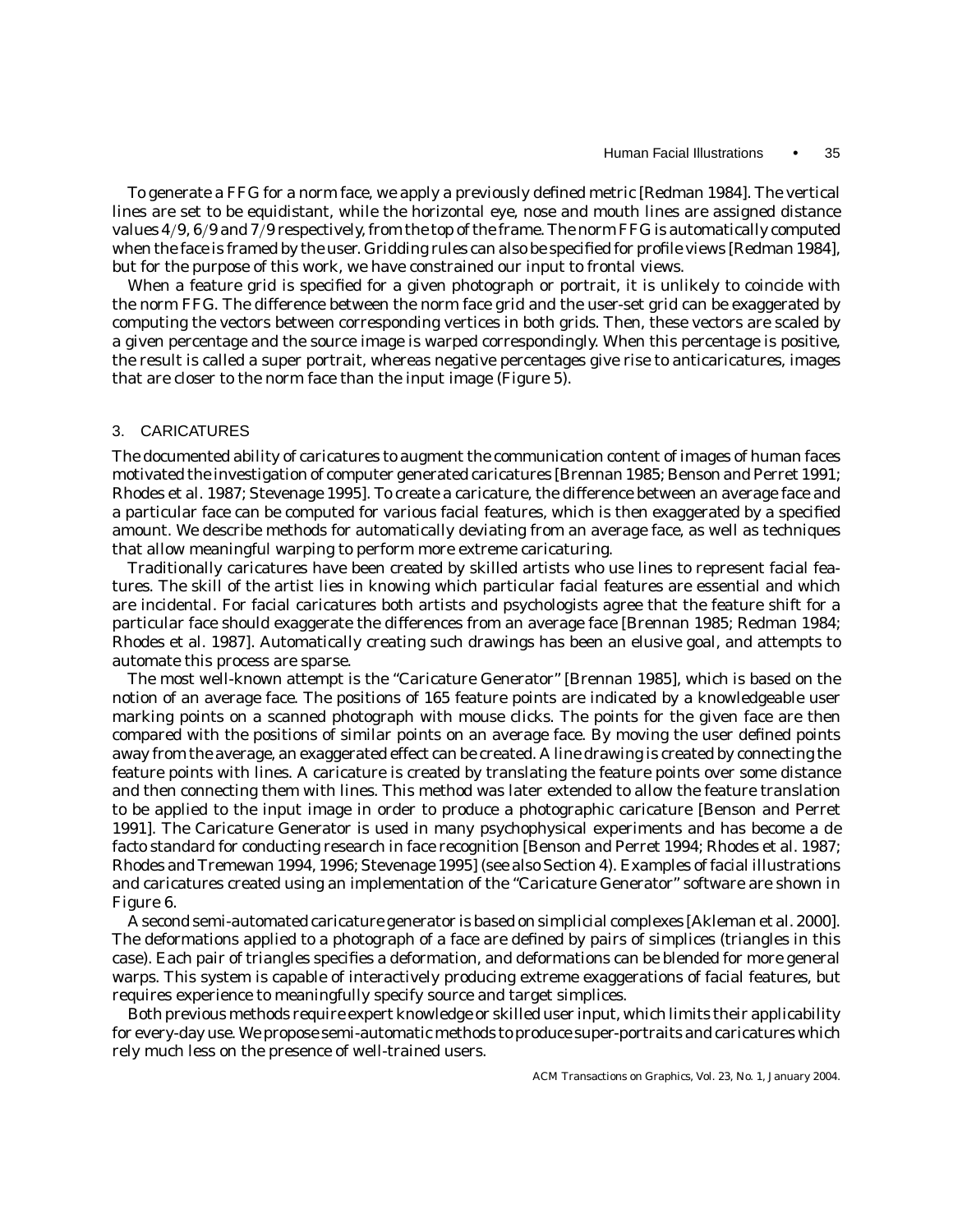

Fig. 6. Left Pair: An example of a line art image created using an implementation of the "Caricature Generator" software compared to a facial illustration created using our technique. Right Pair: An example of a caricature created using an implementation of the "Caricature Generator" software compared to a caricature created using our technique.



Fig. 7. First: The face is framed by four border lines. Second: Facial features and interior lines are matched. Third: Both grid and underlying image are warped interactively. Fourth: The resulting caricature.

# 3.1 Creating a Caricature

As a manifestation of the peak shift effect, super-portraits are useful in the study of human perception. However, more extreme distortions may be required in other applications. We therefore extend our algorithm to allow more expressive freedom. Based on the feature grid as described above, we allow vertices on the left and right of the grid to be manipulated individually. In addition, grid lines may be moved. This user interaction is interactively visualized by warping the image according to the position of the vertices (Figure 7). This process is constrained by disallowing the selection and manipulation of internal vertices. We believe that the resulting system is flexible enough to create amusing caricatures, while at the same time protecting untrained users from producing unrecognizable faces. Figure 8 compares examples of caricatures drawn by noted caricature artist Ric Machin to images created using our system. These examples demonstrate that by warping faces along a feature grid exaggerations similar to those used by professional artists can be achieved. The implementation is straightforward, both in OpenGL and Java, and interactive manipulation was achieved on current workstations. Caricatures created by users who were given minimal verbal training are presented in Figure 9. Within two minutes, users were able to create a caricature. Often they remarked that they were able to create several evocative caricatures from just a single portrait.

# 4. VALIDATION

The effectiveness of the portraits and caricatures is evaluated for specific tasks by means of a psychophysical study. We are interested in the influence of our facial illustration and caricature algorithms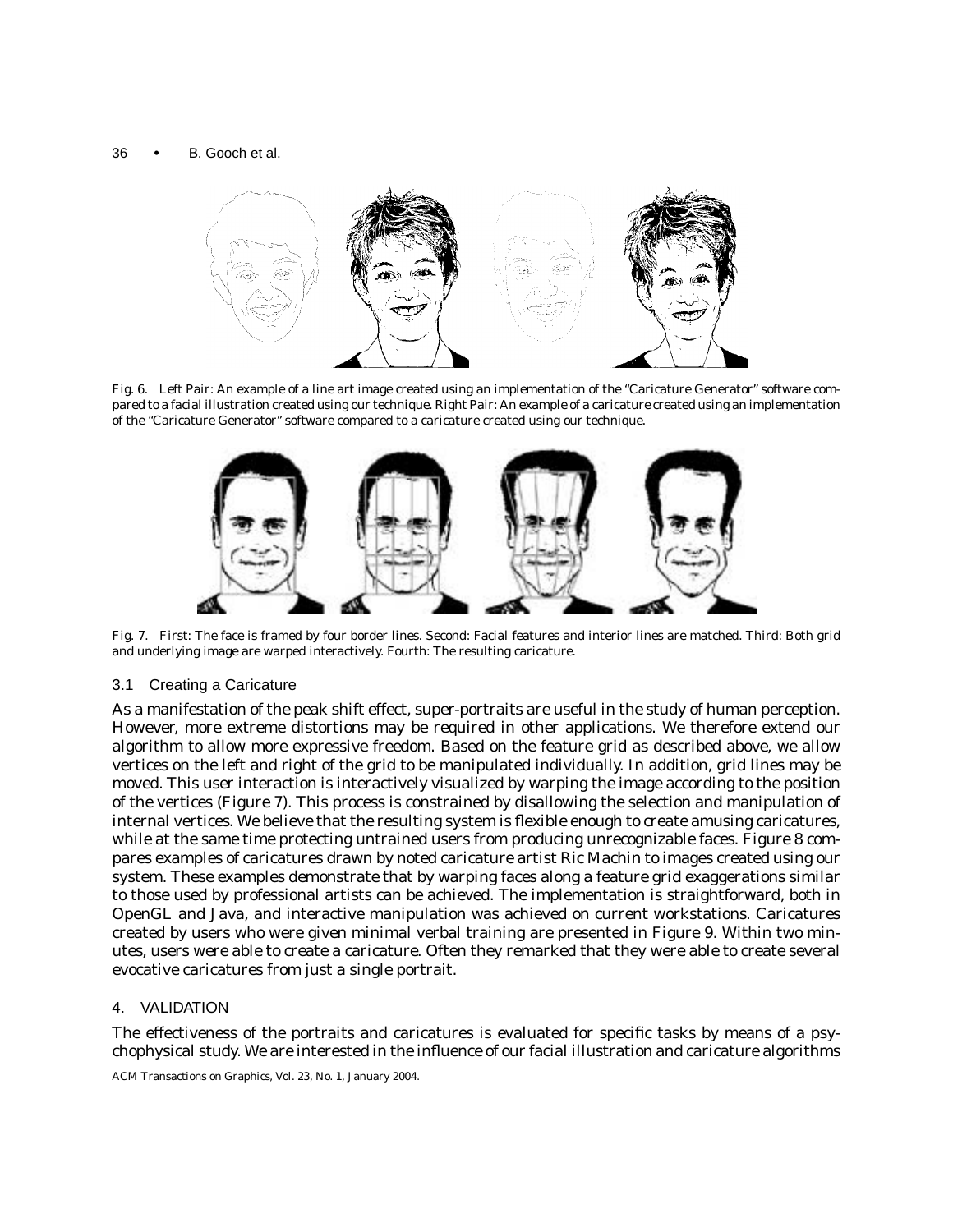

Fig. 8. The exaggeration of facial features used by a professional caricature artist can easily be obtained by a novice user with our algorithm. First and Third: Examples of caricatures by noted caricature artist Ric Machin. Second and Fourth: Examples of caricatures created using our interactive software.



Fig. 9. Examples of caricatures created by novice users of the software, who were given minimal, one to two minutes, verbal instruction in the use of the software. They were able to produce the resulting caricature images in periods ranging from one to four minutes. The top row shows photographs used to inspire the caricatures in the columns below each of them.

on recognition and learning tasks. In particular, we assess the speed and accuracy of these two tasks. The first hypothesis is that if either algorithm does not affect the recognition of familiar faces with respect to photographs, then the information reduction afforded by these algorithms is relatively benign and the resulting images can be substituted in tasks where recognition speed is paramount.

Second, we ask the question if our portrait and caricature algorithms affect the speed and accuracy of learning. Past experiments have shown that learning in simplified environments may proceed faster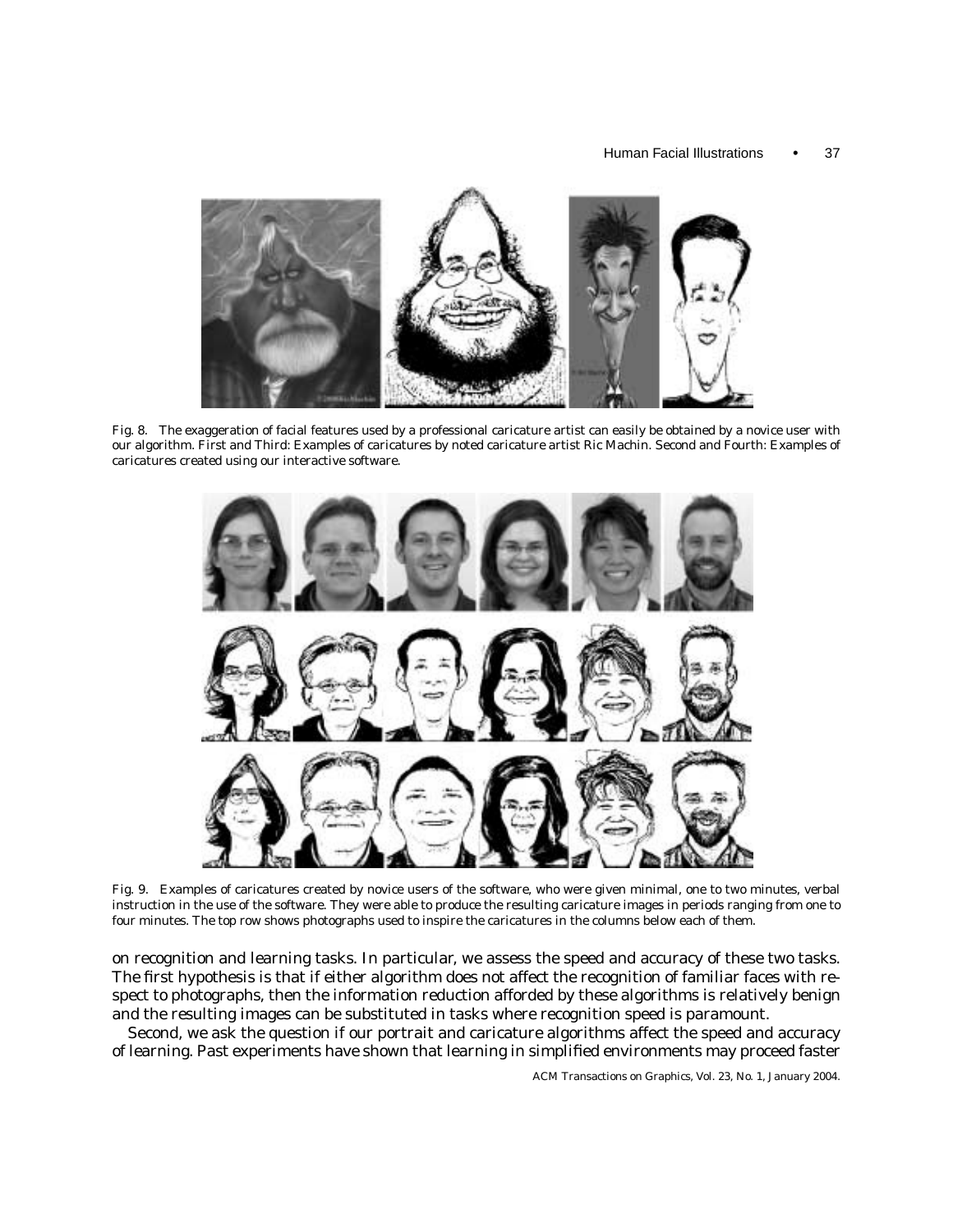than for similar learning tasks executed in the full environment [Brennan 1985; Rhodes et al. 1987]. As our illustrations and caricatures may be regarded as simplified with respect to the input photographs, learning them may be easier than learning the associated photographs.

To test these hypotheses, two experiments were performed that are replications of earlier distinctiveness experiments [Stevenage 1995]. While these previous experiments assessed the effect of human drawn portraits and caricatures on recognition and learning speed, these same experiments are used here to validate the computer-generated illustrations and caricaturing techniques. In addition, the computer-generated illustrations and caricatures are compared with the base photographs in terms of recognition and learning speeds.

#### 4.1 Recognition Time

This experiment assesses the recognition time of familiar faces presented as illustrations, caricatures, and photographs. Based on the results obtained with Caricature Generator images [Brennan 1985; Benson and Perret 1991; Rhodes et al. 1987], we expect that photographs may be recognized faster than both facial illustrations and caricatures, while caricatures would elicit a faster response time than the facial illustrations [Benson and Perret 1991].

Subjects were presented with sequences of images of familiar faces. Each participant was asked to say the name of the person pictured as soon as that person's face was recognized. Reaction times as well as accuracy of the answers were recorded. Images were presented to the participants in three separate conditions, using either photographs and facial illustrations, photographs and caricatures, or facial illustrations and caricatures. The details of this experiment are presented in Appendix A.

The difference between the mean recognition time for photographs and illustrations of familiar faces was not statistically different, hovering around 1.89 seconds. The caricatures were recognized on average 0.09 seconds slower than photographs. There was no statistical difference in the reaction time between caricatures and facial illustrations. In each condition, the accuracy of recognition was higher than 98%, indicating that there is no speed for accuracy trade-off in this experiment.

The recognition accuracy measured in our experiment is compared with studies using hand-drawn images and images created using the Caricature Generator [Brennan 1985] in Table IV. The accuracy witnessed with our algorithms is markedly better than the results obtained with the Caricature Generator, while at the same time leading to shorter response times (compare with Rhodes et al. [1987]). The latter produces images that are made up of a sparse set of thin lines (Figure 6), which may help explain the differences [Davies et al. 1978].

We conclude that substituting illustrations for fully detailed photographs has no significant recognition speed cost and can therefore be used for tasks in which speed of recognition is central. Caricatures cause a slight degradation in reaction time. However, half of the participants laughed out loud during this experiment when shown caricatures of familiar faces. We take this to mean that caricatures could be used as intended for entertainment value in situations where recognition speed is not of the utmost importance.

# 4.2 Learning Speed and Accuracy

At least one study indicates that caricatures do not improve the ability to learn [Hagen and Perkins 1983], while others have shown that caricatures of unfamiliar faces can actually be learned quicker than the same faces shown as fully detailed drawings or as photographs [Mauro and Kubovy 1992; Stevenage 1995]. We hypothesize that the outcome of these studies is strongly dependent on the particular techniques used to create the stimuli. Because our approach to creating illustrations and caricatures is very different from those used in previous user studies, we have subjected participants to a learning task to assess how our illustrations and caricatures influence the ability to learn human faces.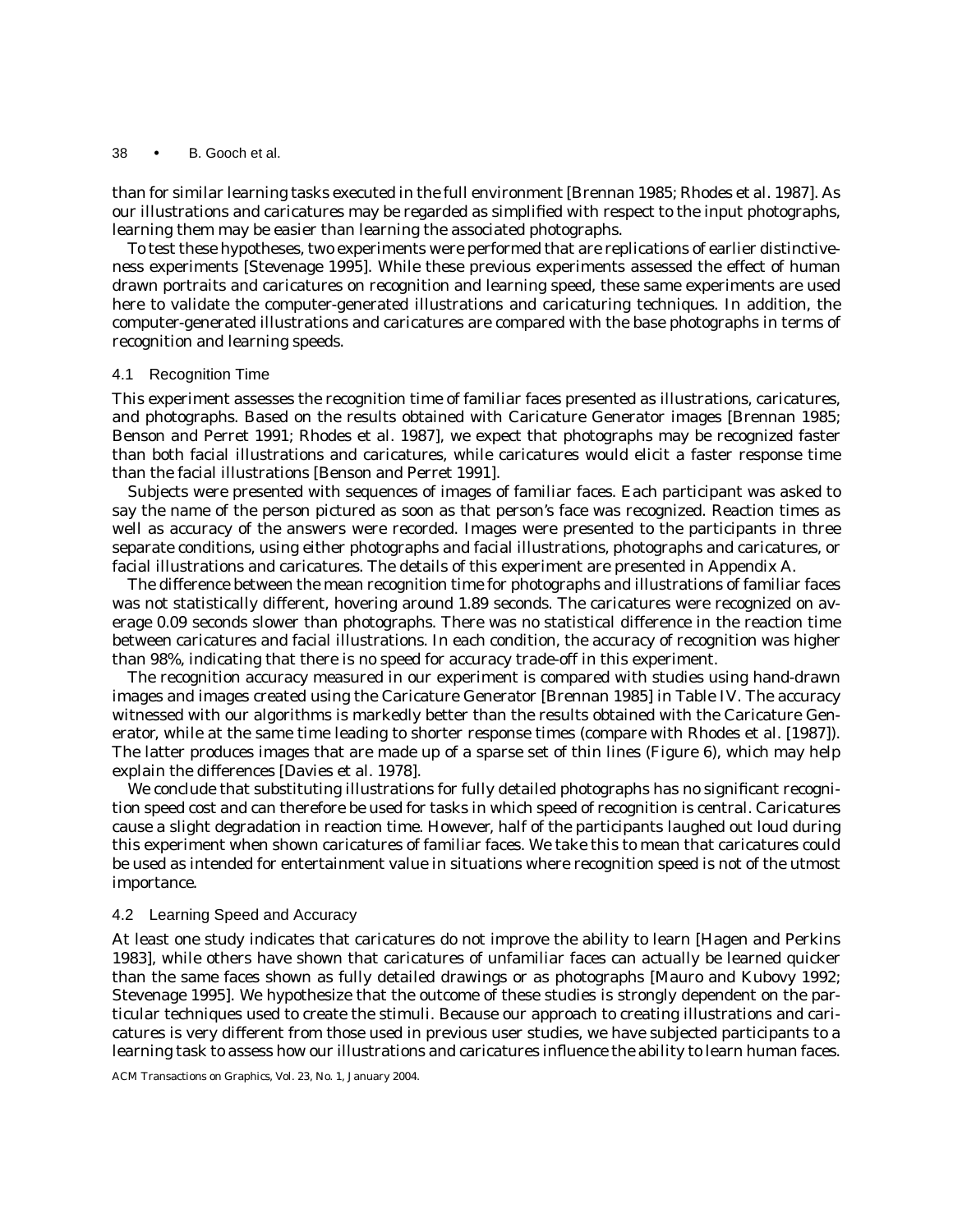In this experiment, each participant was presented with images of twelve unfamiliar faces in sequence. Each face was verbally assigned a name. Each subject was shown exclusively either photographs, facial illustrations, or caricatures, but never a combination of modes. Next, the images were reordered and presented again. The participant was asked to recall the name corresponding to each image. During each iteration of this process, the experimenter corrected mistakes and repeated the names that the participant could not remember. The images were then shuffled, and the process was repeated until the subject could correctly name all twelve faces once without error. The details of this experiment are presented in Appendix B.

Learning to recognize twelve unfamiliar faces was accomplished more than twice as fast in trials with illustrations compared to trials with photographs. Caricatures were learned over 1.5 times faster than photographs.

This experiment was followed by a test for learning accuracy. Participants who were trained using the portrait or caricature images participated in a follow-up experiment using the original photographs in an otherwise identical set-up. In this experiment, the number of incorrectly named faces was recorded. The training using either caricatures or facial illustrations both resulted in a 98% naming accuracy for photographs. Details are given in Appendix C.

Thus, it appears that the rate of learning can be increased using images generated with the line art algorithms without suffering a decrease in accuracy. For this effect to occur, the training data has to be simpler to learn than the test data, while still retaining all relevant cues [Sweller 1972].

#### 5. CONCLUSIONS AND FUTURE WORK

Because humans appear to employ dedicated processing for face recognition [Biederman and Kalocsai 1998; Ellis 1986; Gauthier et al. 1999], NPR algorithms for image processing on portraits need to be designed with care. Certain features need to remain present in the image to preserve recognizability. Our method for producing illustrations from photographs achieves this by applying a modified model of human brightness perception to photographs. The resulting illustrations are as easy to recognize as photographs, and are faster to learn.

The second level of processing that we presented, is an image warping technique that produces superportraits as well as caricatures. Super-portraits are essentially the application of the peak shift effect to human face perception. Our method of producing these constitutes a viable alternative for further research into this phenomenon, and may prove to be a good replacement for the Caricature Generator that is regarded as the de facto standard.

The caricatures that we produce have largely similar characteristics in terms of recognition and learning tasks as the illustrations we derive from photographs, and can therefore be applied in entertainment oriented applications without significantly impeding task performance.

The learning speedup and the recognition invariance demonstrated in the psychophysical experiments suggests that different brain structures may be involved in the perception of artistic images than are involved in the perception of photographs. Therefore, it may be interesting to conduct these same psychophysical experiments again as experimental probes in functional magnetic resonance imaging (fMRI) experiments. The fMRI experiments could be used in an attempt to decipher the differences between human perception of art and photographs.

Transfer of information in learning tasks is another area for future investigation. For example, once the front view of a face is learned, how well can a three quarter view or profile be recognized? Could a facial representation learned in a line or caricature format be recognized in a photo of a crowded room or in person? The answers to these questions may be significant, depending on the application.

There are many more possible future directions for this work. Animating human facial illustrations is a natural extension of this work. Processing a series of images using our techniques would lead to an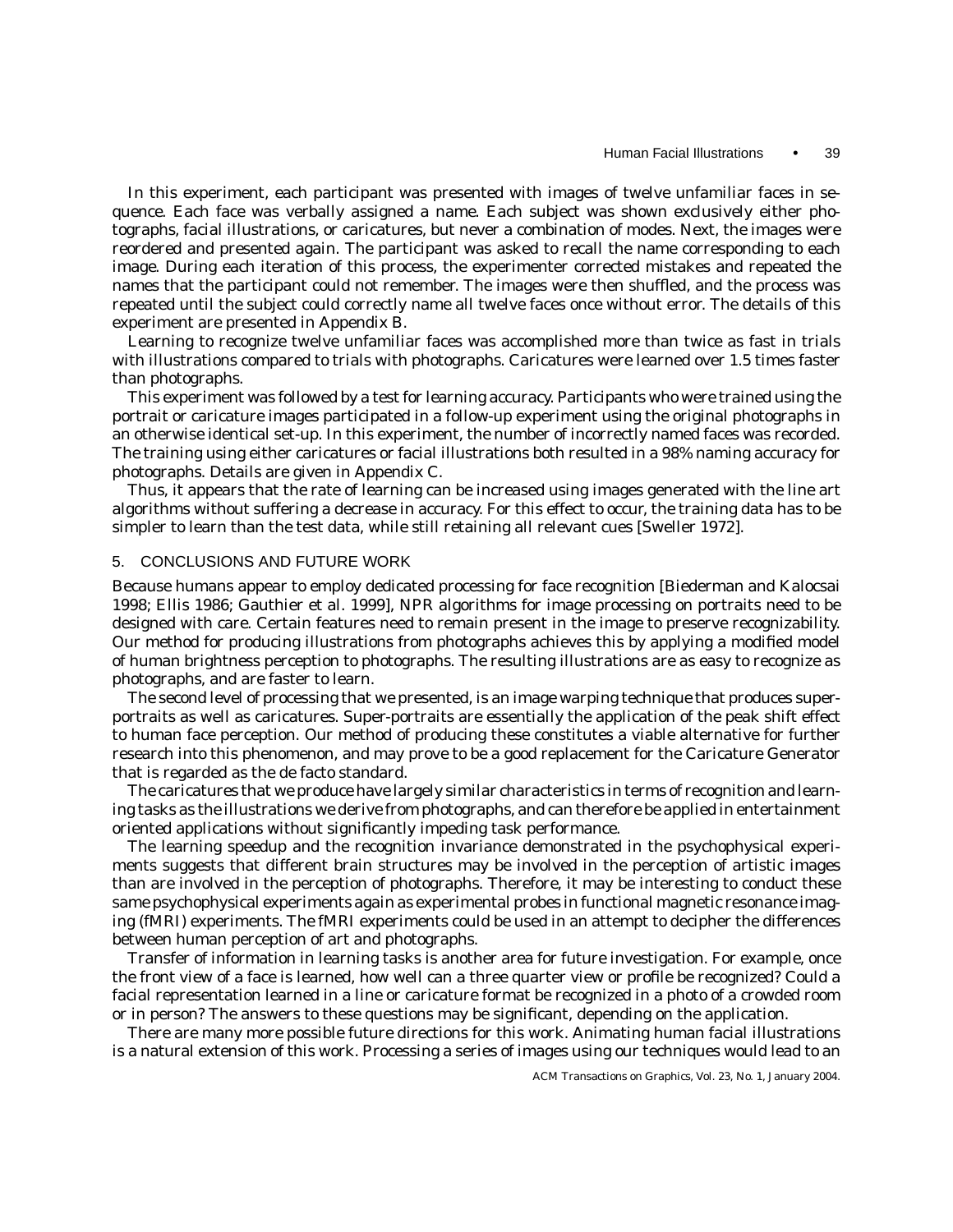animated portrait. Currently we use an image filtering technique to produce facial illustrations. Another possibility is to incorporate some of the the stroke based techniques in order to produce images more reminiscent of drawings. Also, the conditions under which photographs are taken, may influence the output of our illustrations algorithm. For example skin blemishes, freckles, or even a slight beard may sometimes lead to artifacts in the illustrations. Although this issue can be circumvented by making the subjects wear makeup, or even by touching up the photographs in a drawing program, a more principled approach would be to further increase the robustness of our algorithm against these factors.

# APPENDIXES

### A. RECOGNITION SPEED

*Subjects.* 42 graduate students, postgraduates and research staff acted as volunteers.

*Materials.* We used 60 images depicting the faces of 20 colleagues of the volunteers. Each face was depicted as a grey-scale photograph, an illustration, and a caricature. The photographs were taken indoors using a Kodak 330 digital camera with the flash enabled. In a pilot study five independent judges rated each illustration and caricature as a good likeness of the face it portrayed. The images were displayed on a Dell Trinitron monitor at a distance of 24 inches. The monitor's background was set to black and displayed images subtending a visual angle of 12.9 degrees. Images were shown for 5 seconds at 5-second intervals.

*Procedure.* We conducted 3 two-part experiments, each with 14 participants. The first part allowed participants to rate their familiarity with a list of 20 names on a 7-point scale with a purpose designed user interface. Participants were given the following written instructions: "Please read each name and form a mental image of that person's face. Then say the name aloud. Finally, rate the accuracy of your mental image of that person and position the slider accordingly. Please repeat this for each person on the list." By pronouncing the names of the people that were rated, participants tend to reduce the "tip-of-the-tongue" effect where a face is recognized without being able to quickly recall the associated name [Stevenage 1995; Yarmey 1973; Young et al. 1985].

In the second part of this experiment, the 12 highest rated faces are selected for each participant and were shown in 2 of 3 possible conditions. Participants in Experiment A.1 saw photographs and facial illustrations. Experiment A.2 consisted of photographs and caricatures, and Experiment A.3 consisted of facial illustrations and caricatures. The written instructions for this part were: "In this experiment you will be shown pictures of people's faces you may know. Each picture will be shown for five seconds followed by a 5-second interval. Please say the name of each person as soon as you recognize this person." The experimenter provided additional verbal instructions to reduce the surprise associated with showing the first image (a practice trial), and to further reduce the tip-of-the-tongue effect, participants were told that first, last or both names could be given, whichever was easiest. One experimenter recorded the accuracy of the answers and the response time for each image was recorded by a second experimenter who pressed a key at the end of the response. This stopped the timer that was started automatically upon display of the image.

*Results.* Subjects were faster at naming photographs ( $M = 1.89$ s) compared to caricatures ( $M = 1.89$ s) 2.01s,  $p < 0.01$ ). There was no difference between the time to name photos compared with illustrations  $(p = 0.55)$  and a marginal advantage for naming facial illustrations compared to caricatures ( $p =$ 0.07). The accuracy for recognizing photos, facial illustrations and caricatures are 98%, 99% and 98% respectively. Table II provides minimum, maximum, and mean times recorded for each condition on each experiment.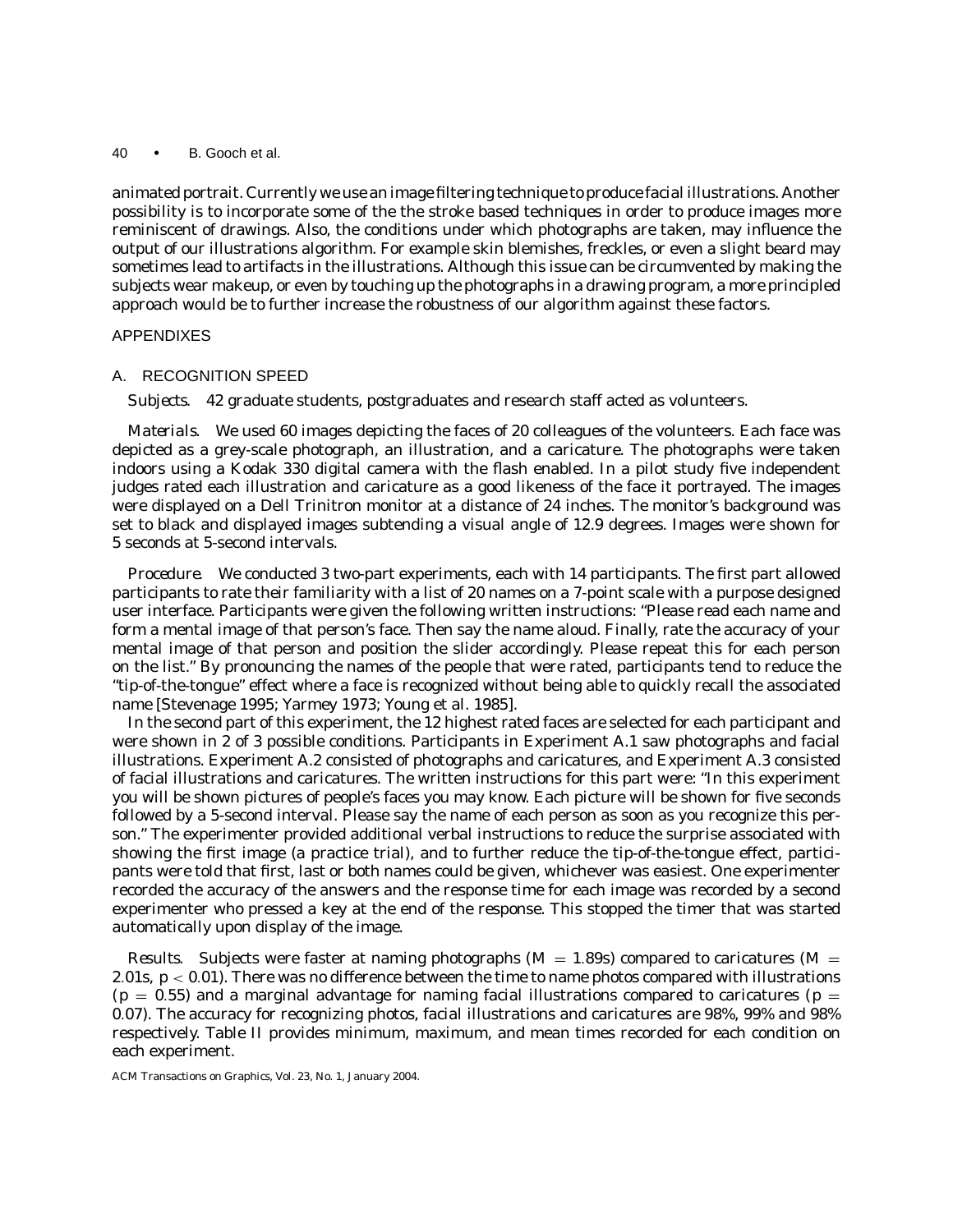| Minimum, Maximum, and Mean Time Over Average              |                   |                                |          |            |
|-----------------------------------------------------------|-------------------|--------------------------------|----------|------------|
| <b>Subject Data for Each Condition in Each Experiment</b> |                   |                                |          |            |
| Condition                                                 | Min               | Max                            | Mean     | Std. Error |
|                                                           |                   | Experiment A.1 ( $p = 0.011$ ) |          |            |
| Photograph                                                | 1.53 s            | 2.34 s                         | 1.89 s   | 0.080      |
| Caricature                                                | 1.57 <sub>s</sub> | 2.57 s                         | $2.01$ s | 0.094      |
|                                                           |                   | Experiment A.2 ( $p = 0.072$ ) |          |            |
| Portrait                                                  | 1.47 s            | 2.62 s                         | 1.20 s   | 0.089      |
| Caricature                                                | 1.47 s            | 2.83 s                         | 2.11 s   | 0.120      |
|                                                           |                   | Experiment A.3 ( $p = 0.555$ ) |          |            |
| Photograph                                                | 1.38 s            | 2.30 s                         | 1.85 s   | 0.069      |
| Portrait                                                  | $1.51$ s          | 2.32 s                         | 1.85 s   | 0.096      |

Table II. Recognition Speed Results, Showing the Minimum, Maximum, and Mean Time Over Average

| Table III. Learning Speed Experiments, Showing the Minimum, |
|-------------------------------------------------------------|
| Maximum, and Mean Number of Trial Iterations for the        |
| <b>Experiment Presented in Appendix B</b>                   |

|                             | Trials |     |      |                   |
|-----------------------------|--------|-----|------|-------------------|
| Condition                   | Min    | Max | Mean | <b>Std. Error</b> |
| Photographs                 |        |     | 5.4  | 0.79              |
| <b>Facial Illustrations</b> |        |     | 2.3  | 0.26              |
| Caricatures                 |        |     | 3.5  | 0.58              |

# B. LEARNING SPEED

*Subjects.* 30 graduate students, postgraduates and research staff acted as volunteers. They were selected for unfamiliarity with the faces presented in this experiment.

*Materials.* We used grey-scale photographs of the faces of 6 males and 6 females. An identical pilot study as in Experiment A was carried out and the 12 facial illustrations and 12 caricatures derived from these photos were all rated as good likenesses. All photos, facial illustrations and caricatures were printed on a laser printer at a size of  $6'' \times 8''$  at 80 dpi and mounted on matting board. Each face was randomly assigned a two-syllable first name from a list of the most popular names of the 1970's (taken from www.cherishedmoments.com/most-popular-baby-names.htm). In a separate pilot study, this set of names was rated for distinctiveness and names causing confusion were replaced.

*Procedure.* Each participant was given a list with 12 names and then asked to learn to match these names with the 12 faces. The participants were divided into 3 groups of 10 and each participant was individually presented exclusively with either photographs, illustrations or caricatures. Each participant was first shown all 12 faces, one image at a time, for about 3 seconds and was told the name assigned to that face. The faces were then shuffled and individually presented to the subject who was now asked to recall each name. The number of incorrect responses was recorded and the participant was corrected if mistakes were made. This procedure was repeated, shuffling the faces between each trial, until all twelve faces were correctly named in two successive sequences. The number of trials taken to reach this criterion represents the dependent variable in this learning experiment.

*Results.* The statistics for the rate of learning (number of trials) for each representation of the faces is shown in Table III. Illustrations were learned substantially faster than photos ( $p < 0.001$ ). In this trial caricatures versus photos, and facial illustrations versus caricatures could not be distinguished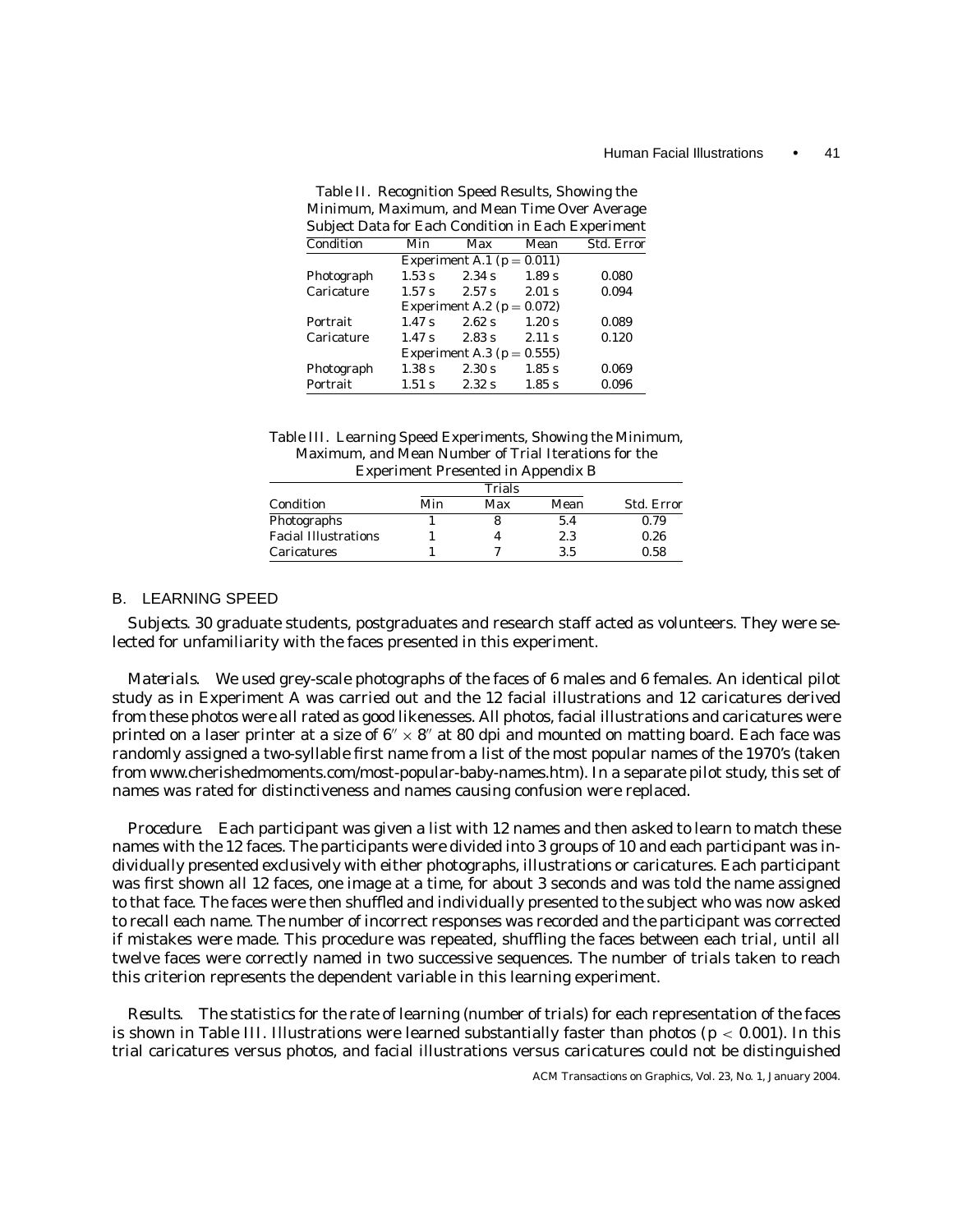Table IV. Comparison of the Recognition Accuracy of Facial Illustrations, Caricatures, and Photographs Across Studies

|                      | Accuracy  |                    |             | <b>Method Details</b> |
|----------------------|-----------|--------------------|-------------|-----------------------|
| User study           | Portraits | <b>Caricatures</b> | Photographs | Portraits/Caricatures |
| Stevenage [1995]     | 96%       | 100%               |             | Traced/Pro. Artist    |
| Rhodes et al. [1987] | 38%       | 33%                |             | Skilled user/Autom.   |
| Current study        | 99%       | 98%                | 98%         | Autom./Unskilled user |

statistically ( $p = 0.093$ ,  $p = 0.081$ ). A preliminary conclusion is that learning appears to be quickest when the faces were presented as illustrations, followed by caricatures and then photographs.

#### C. LEARNING ACCURACY

*Subjects.* 20 subjects participating in Experiment B who were presented with either the illustrations or the caricatures.

*Materials.* Same as in Experiment B.

*Procedure.* In this experiment we explored whether caricatures and facial illustrations result in a difference in learning accuracy. After participating in Experiment B, subjects were shown 12 photographs in random order and were asked to recall the associated names.

*Results.* See Table IV. The number of incorrectly identified faces was recored for each participant. The accuracy was 98% for training on illustrations as well as for training on caricatures. Hence, there was no measurable difference in accuracy between participants trained with facial illustrations or caricatures.

#### ACKNOWLEDGMENTS

We would like to thank Mike Stark, Bill Martin, Peter Shirley, Richard F. Riesenfeld, Bill Thompson, Charles Hansen and the University of Utah Graphics Group for their help in this work.

#### **REFERENCES**

AKLEMAN, E., PALMER, J., AND LOGAN, R. 2000. Making extreme caricatures with a new interactive 2D deformation technique with simplicial complexes. In *Proceedings of Visual'2000*.

AREND, L. AND GOLDSTEIN, R. 1987. Lightness models, gradient illusions, and curl. *Percept. Psychophys. 43*, 65–80.

ATICK, J. J. AND REDLICH, N. A. 1992. What does the retina know about natural scenes? *Neur. Comput. 4*, 196–210.

BENSON, P. J. AND PERRET, D. I. 1991. Perception and recognition of photographic quality facial caricatures: Implications for the recognition of natural images. *European Journal of Cognitive Psychology 3*, 1, 105–135.

BENSON, P. J. AND PERRET, D. I. 1994. Visual processing of facial distinctiveness. *Perception 23*, 75–93.

BIEDERMAN, I. AND KALOCSAI, P. 1998. Neural and psychological analysis of object and face recognition. In *Face Recognition: From Theory to Applications*. Springer-Verlag, New York, 3–25.

BLOMMAERT, F. J. J. AND MARTENS, J.-B. 1990. An object-oriented model for brightness perception. *Spatial Vis. 5*, 1, 15–41.

BOFF, K., KAUFMAN, L., AND THOMAS, J. P. 1986. *Handbook of Perception and Human Performance*. Wiley, New York.

BRENNAN, S. E. 1985. Caricature generator: The dynamic exaggeration of faces by computer. *Leonardo 18*, 3, 170–178.

BURT, P. J. AND ADELSON, E. H. 1983. A multiresolution spline with application to image mosaics. *ACM Trans. Graph. 2*, 4, 217–236.

CANNY, J. F. 1986. A computational approach to edge detection. *IEEE Trans. Pattern Anal. Mach. Intel. 8*, 769–798.

COHEN, M. A. AND GROSSBERG, S. 1984. Neural dynamics of brightness perception: Features, boundaries, diffusion and resonance. *Percept. Psychophy. 36*, 5, 428–456.

DAVIES, G., ELLIS, H., AND SHEPPERD, J. 1978. Face recognition accuracy as a function of mode of representation. *J. Appl. Psych. 63*, 2, 180–187.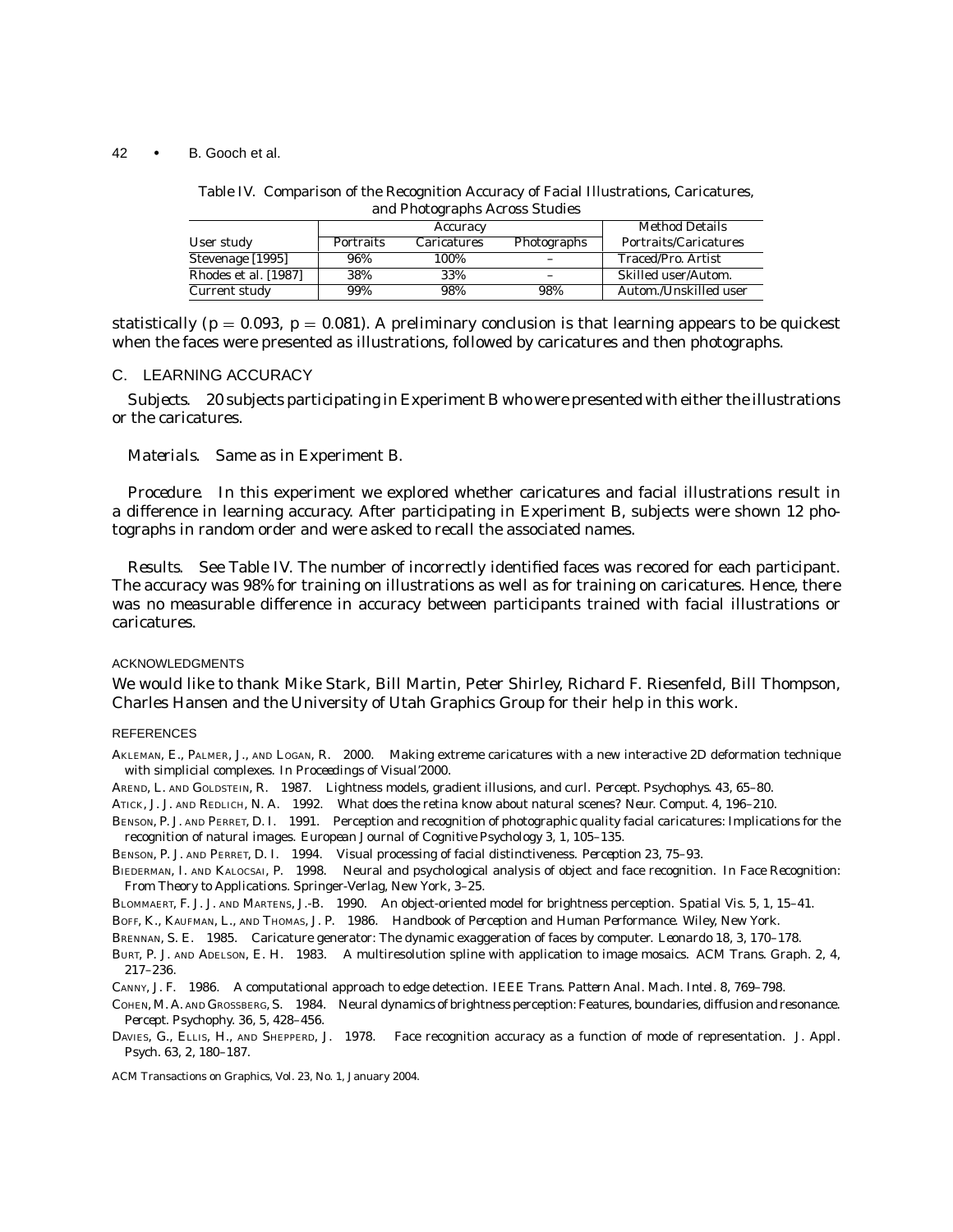- DURAND, F., OSTROMOUKHOV, V., MILLER, M., DURANLEAU, F., AND DORSEY, J. 2001. Decoupling strokes and high-level attributes for interactive traditional drawing. In *Rendering Techniques 2001: 12th Eurographics Workshop on Rendering*. Eurographics, 71–82. ISBN 3-211-83709-4.
- ELLIS, H. D. 1986. Introduction to aspects of face processing: ten questions in need of answers. In *Aspects of Face Processing*, H. Ellis, M. Jeeves, F. Newcombe, and A. Young, Eds. Nijhoff, Dordrecht, 3–13.
- GAUTHIER, I., TARR, M. J., ANDERSON, A. W., SKUDLARSKI, P., AND GORE, J. C. 1999. Activation of the middle fusiform 'face area' increases with expertise in recognizing novel objects. *Nat. Neurosci. 2*, 6 (June), 568–573.
- GILCHRIST, A. L. ED. 1994. *Lightness, Brightness, and Transparency*. Erlbaum, Mahwah, N.J.
- GOVE, A., GROSSBERG, S., AND MINGOLLA, E. 1995. Brightness perception, illusory contours, and corticogeniculate feedback. *Vis. Neurosci. 12*, 1027–1052.
- HAGEN, M. A. AND PERKINS, D. 1983. A refutation of the hypothesis of the superfidelity of caricatures relative to photographs. *Perception 12*, 55–61.
- HANSEN, M. H. 1959. Effects of discrimination training on stimulus generalization. *J. Exper. Psych. 58*, 3221–3334.
- HANSEN, T., BARATOFF, G., AND NEUMANN, H. 2000. A simple cell model with dominating opponent inhibition for robust contrast detection. *Kognitionswissenschaft 9*, 93–100.
- JERNIGAN, M. E. AND MCLEAN, G. F. 1992. Lateral inhibition and image processing. In *Non-linear vision: Determination of neural receptive fields, function, and networks*, R. B. Pinter and B. Nabet, Eds. CRC Press, Chapter 17, 451–462.
- LAND, E. H. AND MCCANN, J. J. 1971. Lightness and retinex theory. *J. Opt. Soc. Am. 63*, 1, 1–11.
- LEWIS, M. B. AND JOHNSTON, R. A. 1998. Understanding caricatures of faces. *Quart. J. Exper. Psych. 50A*, 2, 321–346.
- MARR, D. 1982. *Vision, A Computational Investigation into the Human Representation and Processing of Visual Information*. W H Freeman and Company, San Fransisco, Calif.
- MARR, D. AND HILDRETH, E. C. 1980. Theory of edge detection. *Proc. Roy. Soc. London, B 207*, 187–217.
- MAURO, R. AND KUBOVY, M. 1992. Caricature and face recognition. *Mem. Cogni. 20*, 4, 433–440.
- OSTROMOUKHOV, V. 1999. Digital facial engraving. *Proceedings of SIGGRAPH 99*. ACM, New York, 417–424.
- PALMER, S. E. 1999. *Vision Science: Photons to Phenomenology*. The MIT Press, Cambridge, Mass.
- PEARSON, D. E., HANNA, E., AND MARTINEZ, K. 1990. Computer-generated cartoons. In *Images and Understanding*. Cambridge University Press, Cambridge, Mass.
- PEARSON, D. E. AND ROBINSON, J. A. 1985. Visual communication at very low data rates. *Proc. IEEE 73*, 4 (April), 795–812.
- PESSOA, L., MINGOLLA, E., AND NEUMANN, H. 1995. A contrast- and luminance-driven multiscale network model of brightness perception. *Vis. Res. 35*, 15, 2201–2223.
- RAMACHANDRAN, V. AND HIRSTEIN, W. 1999. The science of art a neurological theory of esthetic experience. *J. Conscious. Stud. 6*, 6– 7, 15–51.
- REDMAN, L. 1984. How to draw caricatures. In *Aspects of Face Processing*. Contemporary Books, Chicago Ill.
- REINHARD, E., STARK, M., SHIRLEY, P., AND FERWERDA, J. 2002. Photographic tone reproduction for digital images. In *ACM Transactions on Graphics, Proceedings SIGGRAPH 2002*. http://www.cs.ucf.edu/∼reinhard/cdrom/, ACM, New York.
- RHODES, G., BRENNAN, S., AND CAREY, S. 1987. Identification and ratings of caricatures: Implications for mental representations of faces. *Cogn. Psych. 19*, 473–497.
- RHODES, G. AND TREMEWAN, T. 1994. Understanding face recognition: caricature effects, inversion, and the homogeneity problem. *Vis. Cogn. 1*, 2/3.
- RHODES, G. AND TREMEWAN, T. 1996. Averageness, exaggeration, and facial attractiveness. *Psych. Sci. 7*, 2 (Mar.), 105–110.
- SALISBURY, M., ANDERSON, C., LISCHINSKI, D., AND SALESIN, D. H. 1996. Scale-dependent reproduction of pen-and-ink illustrations. In *SIGGRAPH 96 Conference Proceedings*. ACM, New York, 461–468.
- SALISBURY, M. P., ANDERSON, S. E., BARZEL, R., AND SALESIN, D. H. 1994. Interactive pen-and-ink illustration. In *Proceedings of SIGGRAPH 94*. ACM, New York, 101–108.
- SALISBURY, M. P., WONG, M. T., HUGHES, J. F., AND SALESIN, D. H. 1997. Orientable textures for image-based pen-and-ink illustration. In *Proceedings of SIGGRAPH 97*, ACM, New York, 401–406.
- SOUSA, M. C. AND BUCHANAN, J. W. 1999. Observational model of blenders and erasers in computer-generated pencil rendering. In *Graphics Interface '99*. ACM, New York, 157–166. ISBN 1-55860-632-7.
- STEVENAGE, S. V. 1995. Can caricatures really produce distinctiveness effects? *Brit. J. Psych. 86*, 127–146.
- SWELLER, J. 1972. A test between the selective attention and stimulus generalisation interpretations of the easy-to-hard effect. *Quart. J. Exper. Psych. 24*, 352–355.
- TANAKA, T. AND OHNISHI, N. 1997. In Painting-like Image Emphasis based on Human Vision Systems. In *Proceedings of Eurographics '97 16*, 3 (Aug.), 253–260.